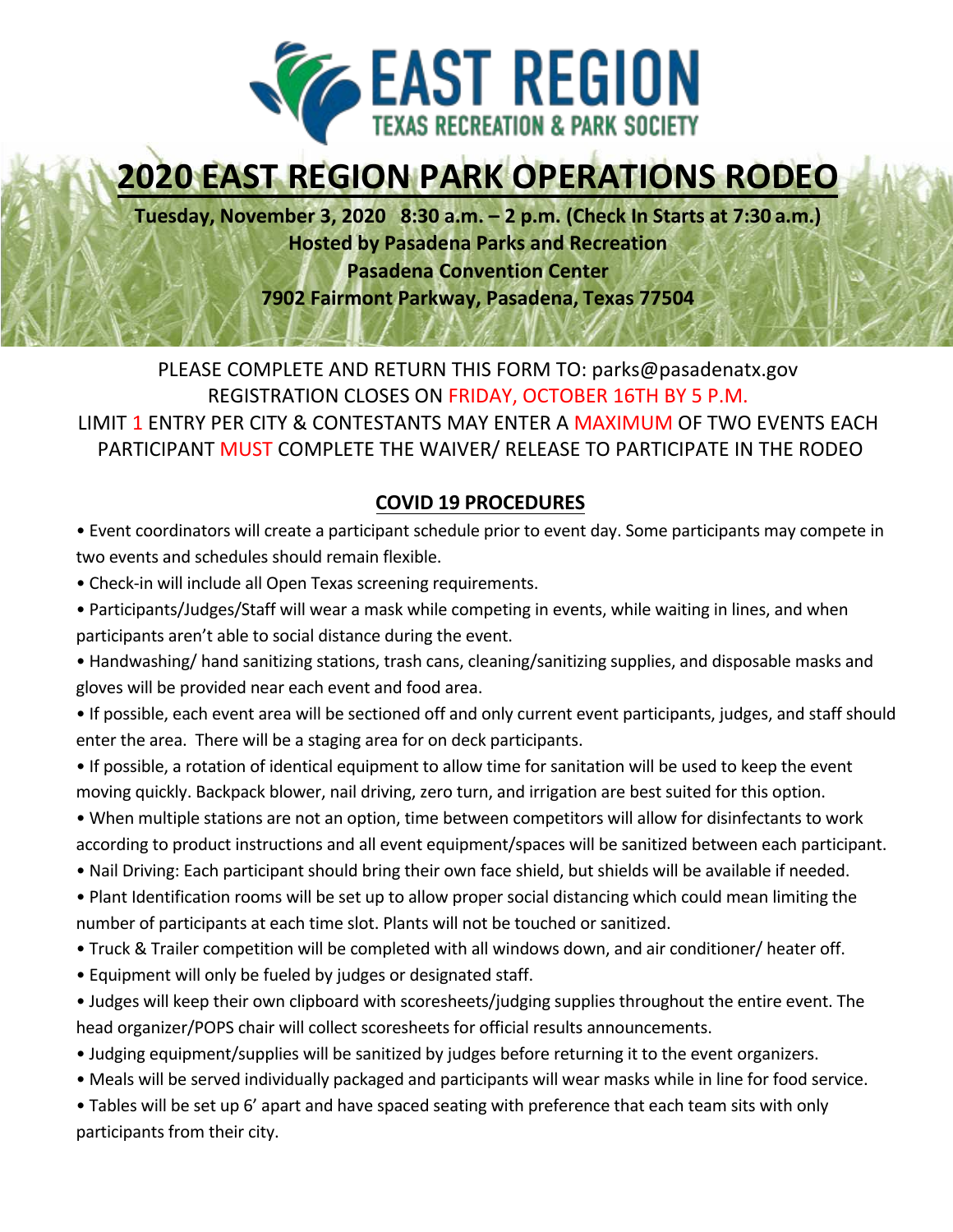## **EVENT REGISTRATION**

**PLEASE PRINT NAMES LEGIBLY**

| <b>NAIL DRIVING CONTEST (1)</b><br><u> 1989 - Johann Barbara, martxa al III-lea (h. 1989).</u>                                                                                                                                                                                                                                                   | PLANT AND WEED ID (1)<br><u> 1980 - Johann Barbara, martxa alemaniar argumento de la contrada de la contrada de la contrada de la contrad</u>                                                                                 |
|--------------------------------------------------------------------------------------------------------------------------------------------------------------------------------------------------------------------------------------------------------------------------------------------------------------------------------------------------|-------------------------------------------------------------------------------------------------------------------------------------------------------------------------------------------------------------------------------|
|                                                                                                                                                                                                                                                                                                                                                  |                                                                                                                                                                                                                               |
| <b>MOWER OBSTACLE COURSE (1)</b>                                                                                                                                                                                                                                                                                                                 | <b>BACKPACK BLOWER (1)</b>                                                                                                                                                                                                    |
| <u> 1989 - Johann Barbara, martxa alemaniar argumento de la contrada de la contrada de la contrada de la contrad</u><br>ALTERNATE (1)_______________________________                                                                                                                                                                             |                                                                                                                                                                                                                               |
| <b>IRRIGATION ASSEMBLY (2)</b>                                                                                                                                                                                                                                                                                                                   |                                                                                                                                                                                                                               |
| $\begin{picture}(1) \put(0,0) {\line(1,0){10}} \put(1.5,0){\line(1,0){10}} \put(1.5,0){\line(1,0){10}} \put(1.5,0){\line(1,0){10}} \put(1.5,0){\line(1,0){10}} \put(1.5,0){\line(1,0){10}} \put(1.5,0){\line(1,0){10}} \put(1.5,0){\line(1,0){10}} \put(1.5,0){\line(1,0){10}} \put(1.5,0){\line(1,0){10}} \put(1.5,0){\line(1,0){10}} \put(1.5$ | $(2)$ and $(2)$ and $(3)$ and $(4)$ and $(5)$ and $(6)$ and $(7)$ and $(8)$ and $(9)$ and $(10)$ and $(11)$ and $(12)$ and $(13)$ and $(14)$ and $(15)$ and $(17)$ and $(17)$ and $(17)$ and $(17)$ and $(17)$ and $(17)$ and |
|                                                                                                                                                                                                                                                                                                                                                  | ALTERNATE (2)_____________________________                                                                                                                                                                                    |
| <b>TRAILER OBSTACLE COURSE (2)</b>                                                                                                                                                                                                                                                                                                               |                                                                                                                                                                                                                               |
| $\begin{array}{c} \hline \textbf{(1)} \end{array}$                                                                                                                                                                                                                                                                                               | (2)                                                                                                                                                                                                                           |
|                                                                                                                                                                                                                                                                                                                                                  |                                                                                                                                                                                                                               |
| <b>BACKHOE SKILLS (1)</b>                                                                                                                                                                                                                                                                                                                        |                                                                                                                                                                                                                               |
|                                                                                                                                                                                                                                                                                                                                                  |                                                                                                                                                                                                                               |

*Mandatory: Each City/Agency must provide 2 judges; please complete and submit a judge's registration for your City/Agency. Judge's meeting at 8:15 a.m.*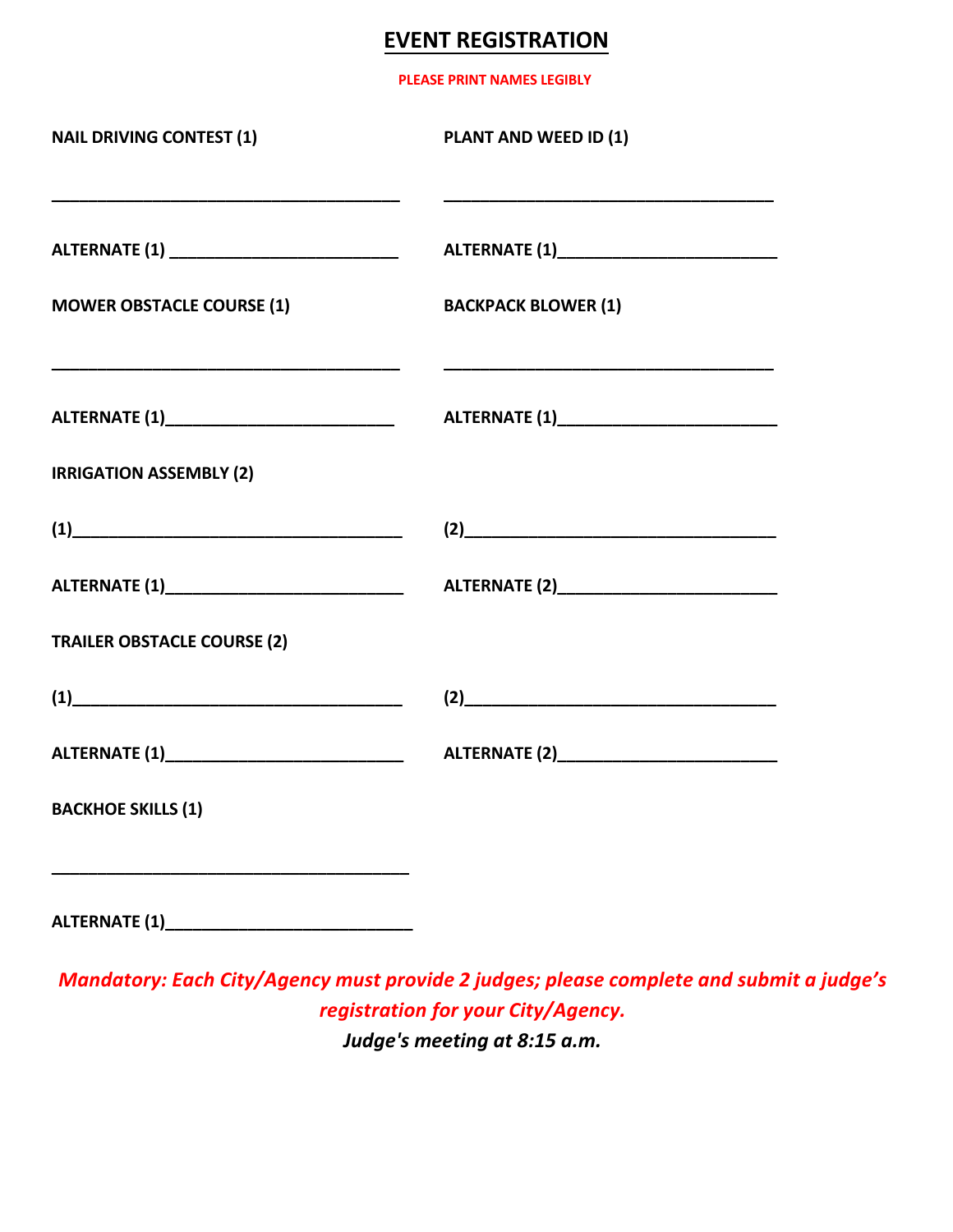| TEAM ENTRY- \$25 (INCLUDES 9 CONTESTANT LUNCHES)                                                                                                                       |           | \$25.00                        |
|------------------------------------------------------------------------------------------------------------------------------------------------------------------------|-----------|--------------------------------|
| ADDITIONAL LUNCH TICKETS                                                                                                                                               |           |                                |
|                                                                                                                                                                        |           | \$0.00                         |
|                                                                                                                                                                        |           | \$0.00                         |
| CONTESTANTS (MUST BE LISTED ON ENTRY FORM MAX OF 9 ADDITIONAL) #_____X \$0.00                                                                                          |           | \$0.00                         |
|                                                                                                                                                                        | X \$0.00  | \$0.00                         |
|                                                                                                                                                                        |           | \$0.00                         |
| ALTERNATES/OTHERS                                                                                                                                                      | # X\$7.00 | $\sharp$ , the set of $\sharp$ |
| VEGETARIAN MEALS REQUESTED _______________________                                                                                                                     |           |                                |
| <b>TOTAL FEE</b>                                                                                                                                                       |           |                                |
| -------------------------------SUBMIT ENTRY FORMS: parks@pasadenatx.gov                                                                                                |           |                                |
| ALL PAYMENTS ARE PAYABLE TO THE TEXAS RECREATON AND PARK SOCIETY FOR<br><b>CREDIT CARD PAYMENTS: Click Here</b><br>$FAD$ CUECK DAVIMENTS IMAIL TO: $F = 1$<br>$\cdots$ |           |                                |

**FOR CHECK PAYMENTS, MAIL TO: TEXAS RECREATION AND PARK SOCIETY**

**PO BOX 5188 JONESTOWN, TX 78645**

*Rodeo Committee Chair: Jed Aplaca, City of Pasadena, Texas, 713-475-4048 Additional Contacts: Tammy DeLosSantos, tdelossantos@pasadenatx.gov, 713-475-7048 Trina Rodriguez, trodriguez@pasadenatx.gov, 713-477-6491*